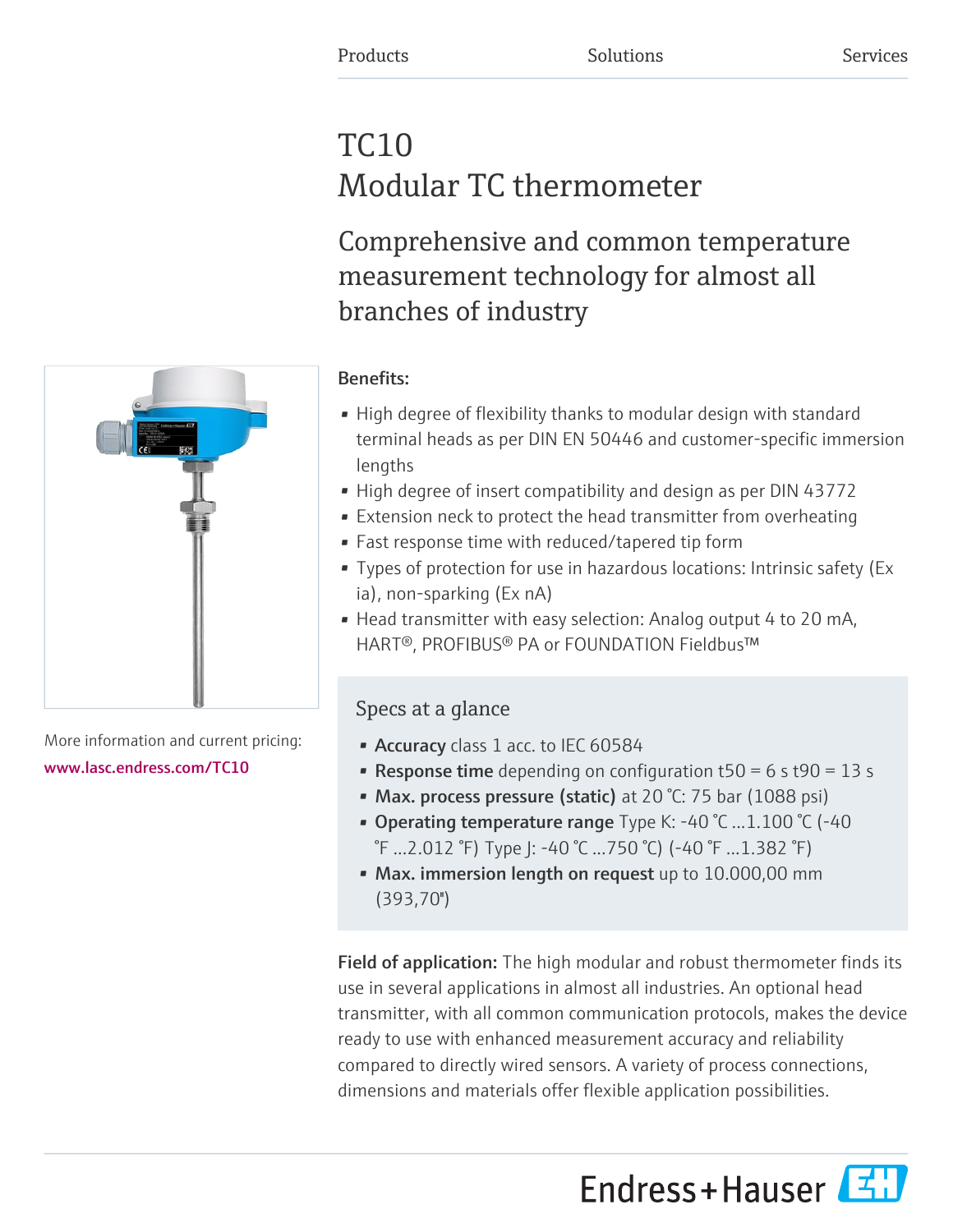# Features and specifications

| Thermometer |
|-------------|
|-------------|

**Measuring principle** 

Thermocouple

#### Characteristic / Application

metric style modular temperature assembly universal range of application suitable for hazardous areas threaded process connection with neck incl. thermowell / protection tube (metal)

#### Thermowell / protection tube

welded protection tube

# Insert / probe

mineral insulated (MI), flexible

#### Outer diameter protection tube / Insert

9,0 mm (0,35'') 11,0 mm (0,43'') 12,0 mm (0,47'')

#### Max. immersion length on request

up to 10.000,00 mm (393,70'')

#### Material protection tube/ thermowell

1.4404 (316L) 1.4571 (316Ti) Alloy 600 (2.4816) Alloy C276 (2.4819)

#### Optional coating

Not defined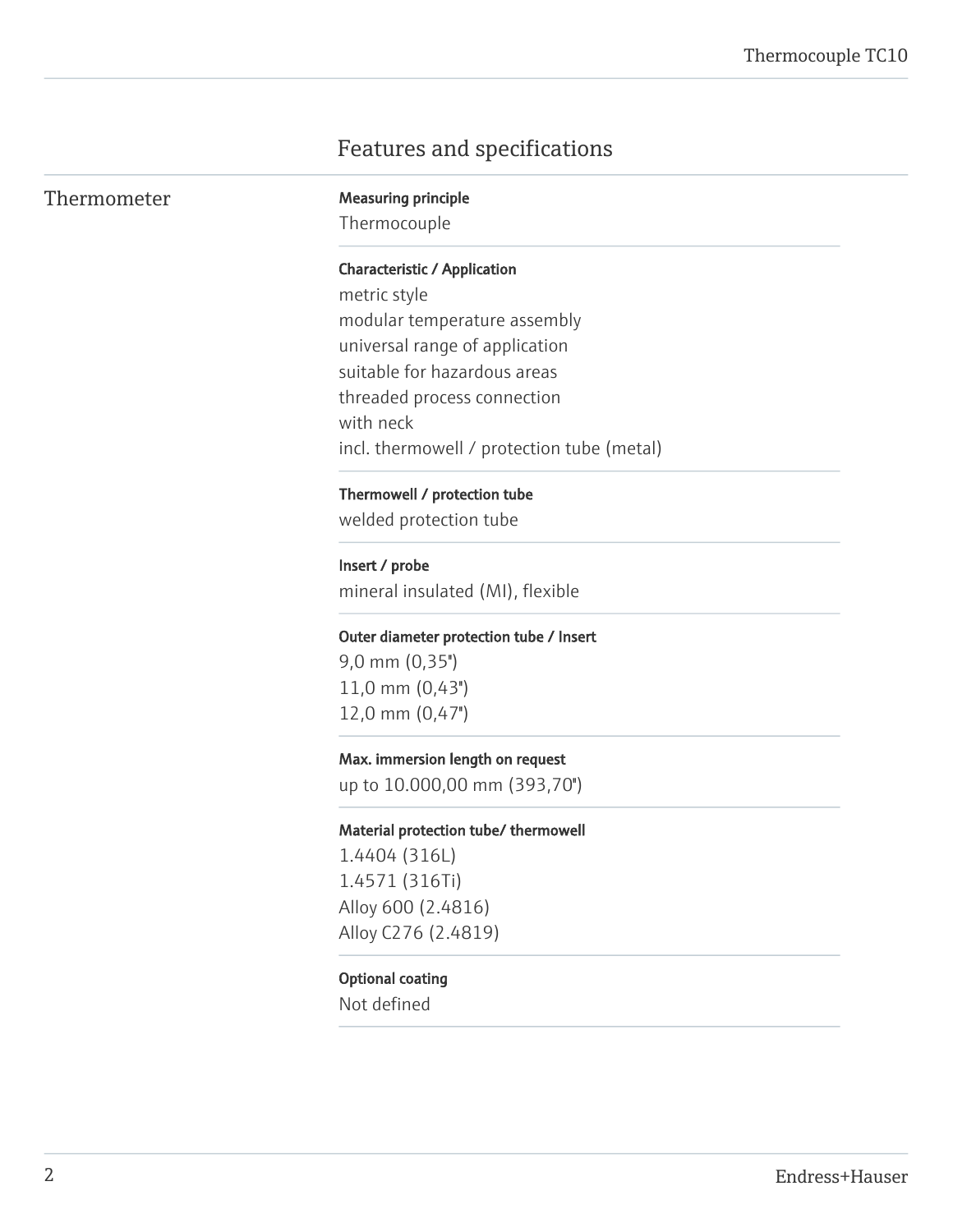# Thermometer

#### Process connection

male thread: G1/2" G3/4" G1" NPT1/2" NPT3/4" M20x1.5 R1/2" R3/4"

## Tip shape

straight reduced tapered

## Surface roughness Ra

0,8 μm (31,5 μin.)

## Operating temperature range

Type K: -40 °C ...1.100 °C (-40 °F ...2.012 °F) Type J:  $-40$  °C ...750 °C) (-40 °F ...1.382 °F)

## Max. process pressure (static)

at 20 °C: 75 bar (1088 psi)

### Accuracy

class 1 acc. to IEC 60584

#### Response time

depending on configuration  $t50 = 6 s$  $t90 = 13 s$